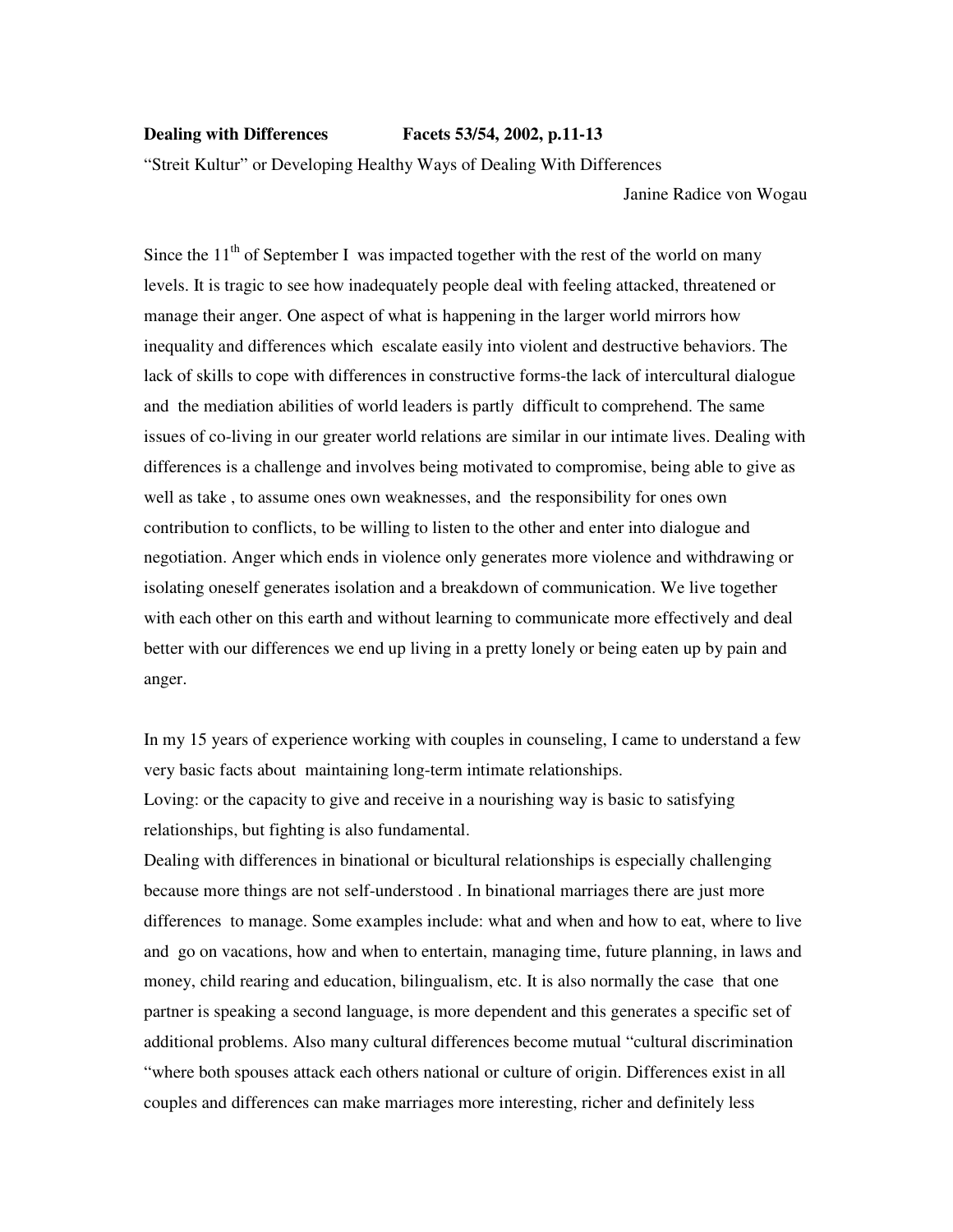boring. The question is how to deal with them? This article will focus on helping to make your marriage work better, by reflecting on fighting styles and strategies.

The king of marriage research in the last twenty years is John Gottman at the UW in Seattle, Washington. Why Marriages Succeed or Fail by John Gottman (Simon and Schuster,1994) is an excellent book on the subject. Fighting styles like expressing love are learned in ones family of origin. They are directly connected with communication styles, spoken and unspoken family rules and norms of behavior which are present in all families. These learned behaviors are modified along the way with experience and differ based on gender, social class, temperament and culture. The difference in western cultures between male and female communication is striking. John Grey writes on the theme in his Mars and Venus books and a good recommendation is Deborah Tannen's You Just Don't Understand: Women and Men in Conversation (Ballentine Books, 1990 ). It is worth it to understand that men and women say things in different ways-it's almost a language of it's own.

Many people take it for granted that good fighting like good parenting are instinctive .The reality is that neither are and we are mostly unskilled because the society has not given this kind of intelligence the priority it deserves. An excellent book on the theme is, Emotional Intelligence by Daniel Goleman (Bantam Books, 1995). Goleman and Gottman come to similar conclusions : Deficiencies in communication and capacity to deal with difference contribute to conflict, violence and in marriages -divorce.

 According to both authors, the worst and major predictor of marital meltdown are hostility ,insults, name calling, putdowns ,sarcasm, contempt, and stonewalling. Criticism, on the other hand, which is concretely related to a specific behavior can be helpful if it does not involve attacking someone's personality or character. Physical violence is naturally destructive. Airing complaints and expressing disagreement tends to make the marriage stronger on the long run, as opposed to suppressing them . If your complaints go unheeded and are added to previous grievances the tendency is to get into criticism and blaming. Attitudes and behaviors which do not contribute to healthy communication are: defensiveness, denying responsibility, making excuses, cross-complaining, nagging and whining –the last two especially irritate men. The essence of defensiveness is a natural response for warding off a perceived attack. Stonewalling is the ultimate form of protecting oneself-distance and refusal to talk about problems (most characteristic in men). Men are known to "need to withdraw into their cave", but in counseling work with couples we teach – that the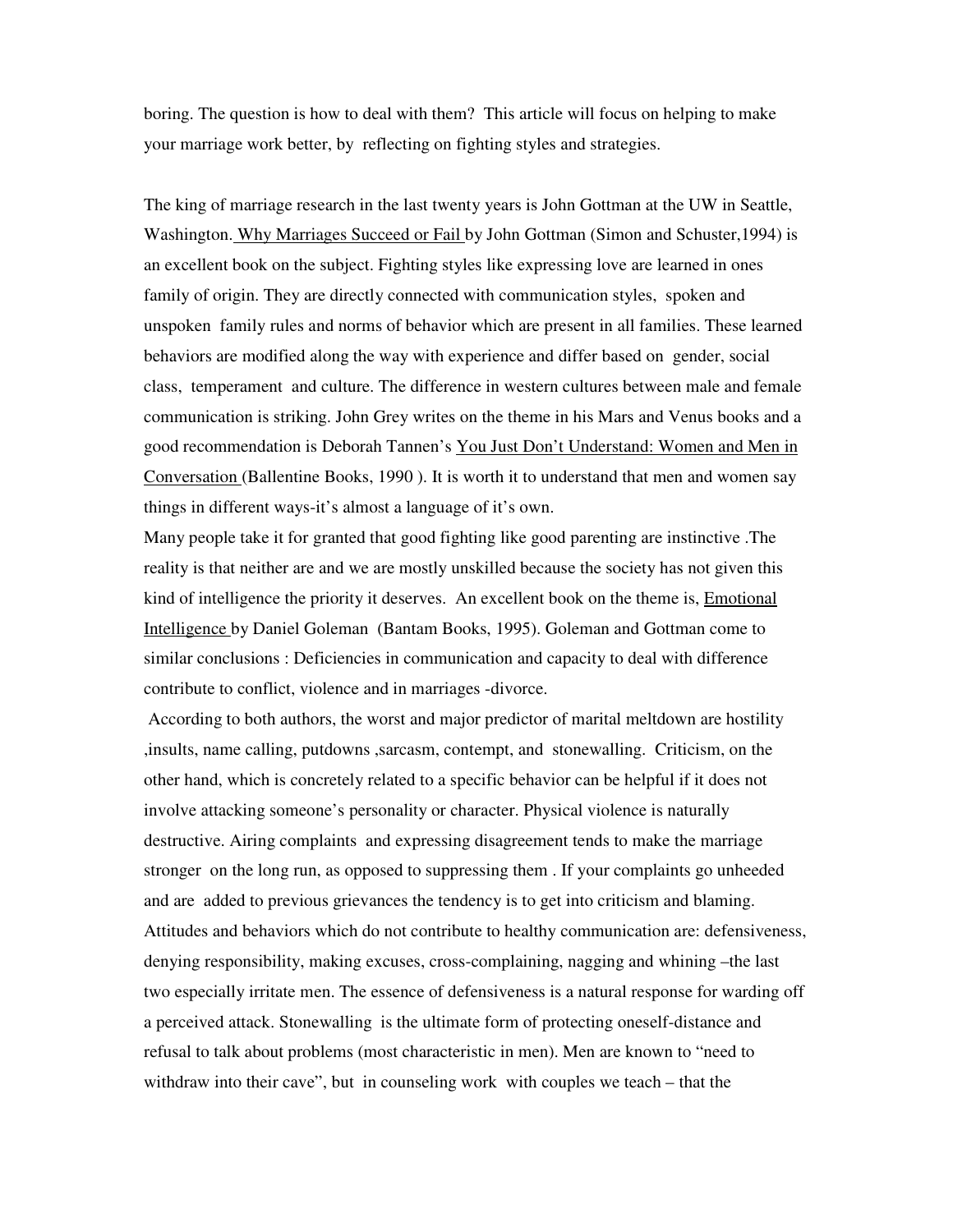"withdrawer" is then responsible to after their "time out" to come back and initiate a constructive discussion and the withdrawel time should be negociated.

 The Psychological research says that men are more easily "flooded" by emotional encounters and have fewer or less efficient coping mechanisms. Calming down is an important part of de-escalating conflicts and a major contributor to constructive fighting. Men also tend to be more often physically violent-this is a special problem onto itself and their are specific anger control exercises which can be learned. Women, on the other hand need to talk a lot more about their feelings and feel consoled.

 Gottmans conclusion is that the essence of a good marriage is the proportion of positive to negative feelings. If the negative feelings override and affect the positive ones generating a lack of valorization and respect, the marriage is put in danger.. So it is important to build with resources on common ground and invest in the things which you can enjoy doing together. Notice the positive things which are often taken for granted-and remember the things that attracted you to each other initially. Sharing positive moments, affections and emotions are important in maintaining intimacy and keeping the good parts of the relationship alive. Make sure you get a babysitter and get out at least once a week as a couple and to something fun together. And capitalize on spontaneous desires to show affection and say something positive about your partner. Try to take some things less personally and look at certain stress situations as part of phases which occur in all life times-and pass- like the stress of having small children and aging parents or illness, job loss or adaptation problems. The most help is to find a half an hour a each day to talk about how you feel- over a glass of wine or tea . Walking can also be very good for this type of talking. I know that finding the time is much easier said than done. See it as a marriage-saving investment.

 Really listening is the key and that is tough as the conversations get more heated .Communication exercises are extremely helpful-even if artificial at first- but to use them requires, motivation, training and practice. Active listening-which means Listening without reacting or commenting - mirroring back to the partner the content and emotional character of their message helps both parties to really listen and feel heard. This generates a state of empathy and something Goleman calls emotional tuning. Communication styles and fighting styles are learned at home so it is helpful to reflect on the question :how were conflicts resolved in your family of origin between your parents, parents and siblings between siblings? This variety of deeper reflection is easier to do in a safe environment with a third person who is a professional marriage counselor.